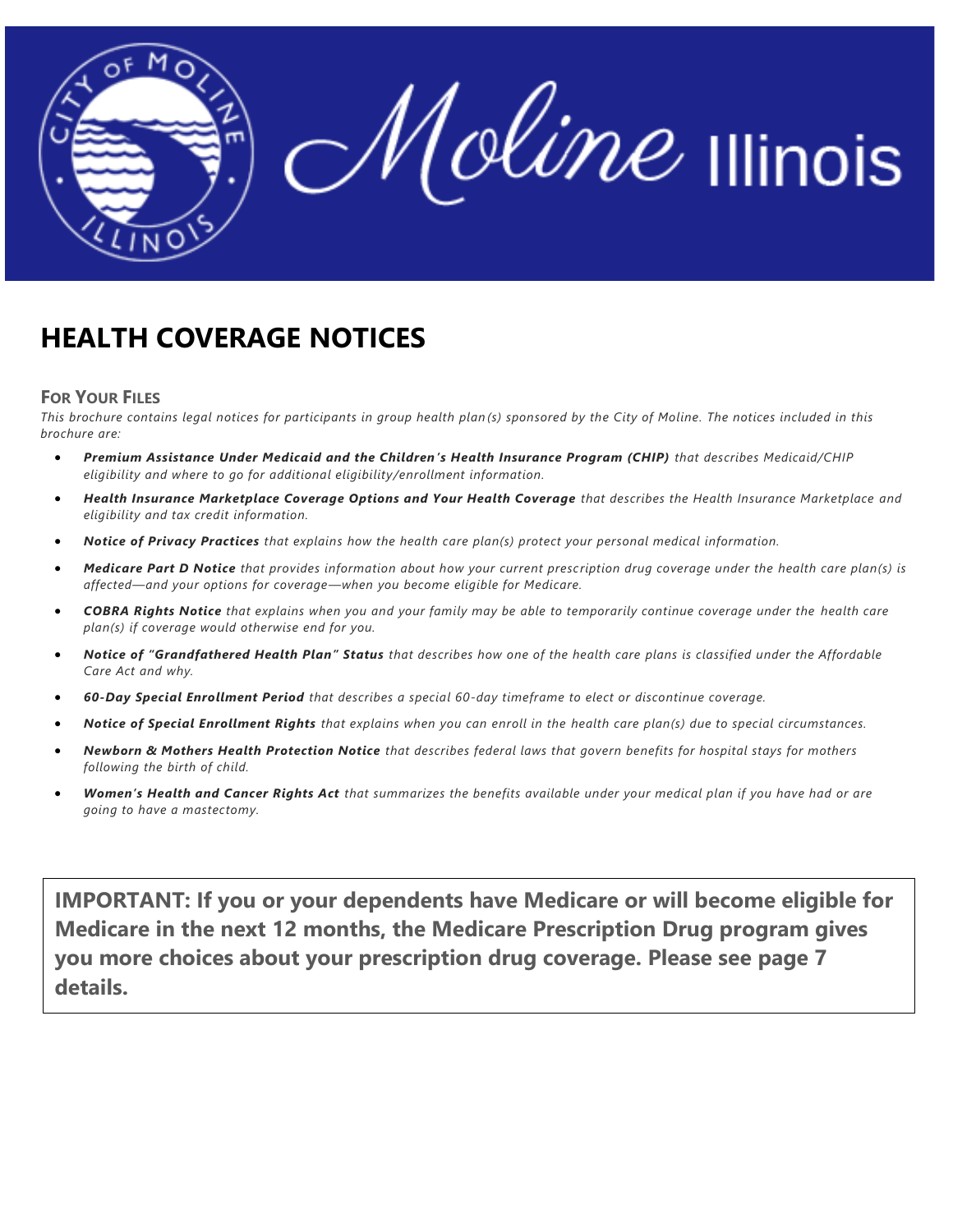# **PREMIUM ASSISTANCE UNDER MEDICAID AND THE CHILDREN'S HEALTH INSURANCE PROGRAM (CHIP)**

If you or your children are eligible for Medicaid or CHIP and you're eligible for health coverage from your employer, your state may have a premium assistance program that can help pay for coverage, using funds from their Medicaid or CHIP programs. If you or your children aren't eligible for Medicaid or CHIP, you won't be eligible for these premium assistance programs but you may be able to buy individual insurance coverage through the Health Insurance Marketplace. For more information, visit [www.healthcare.gov.](http://www.healthcare.gov/)

If you or your dependents are already enrolled in Medicaid or CHIP and you live in a State listed below, contact your State Medicaid or CHIP office to find out if premium assistance is available.

If you or your dependents are NOT currently enrolled in Medicaid or CHIP, and you think you or any of your dependents might be eligible for either of these programs, contact your State Medicaid or CHIP office or dial 1-877- KIDS NOW o[r www.insurekidsnow.gov t](http://www.insurekidsnow.gov/)o find out how to apply. If you qualify, ask your state if it has a program that might help you pay the premiums for an employer-sponsored plan.

If you or your dependents are eligible for premium assistance under Medicaid or CHIP, as well as eligible under your employer plan, your employer must allow you to enroll in your employer plan if you aren't already enrolled. This is called a "special enrollment" opportunity, and you must request coverage within 60 days of being determined eligible for premium assistance. If you have questions about enrolling in your employer plan, contact the Department of Labor at [www.askebsa.dol.gov o](http://www.askebsa.dol.gov/)r call 1-866-444-EBSA (3272).

### **IF YOU LIVE IN ONE OF THE FOLLOWING STATES, YOU MAY BE ELIGIBLE FOR ASSISTANCE PAYING YOUR EMPLOYER HEALTHPLAN PREMIUMS. THE FOLLOWING LIST OF STATES IS CURRENT AS OF JULY 31, 2021. CONTACT YOUR STATE FOR MORE INFORMATION ON ELIGIBILITY –**

| <b>ALABAMA</b>                                                                                                                                                                                                                  | <b>Medicaid</b> | <b>CALIFORNIA</b><br><b>Medicaid</b>                                                                                                                                                                                                                                                                                                                                                                                                                  |
|---------------------------------------------------------------------------------------------------------------------------------------------------------------------------------------------------------------------------------|-----------------|-------------------------------------------------------------------------------------------------------------------------------------------------------------------------------------------------------------------------------------------------------------------------------------------------------------------------------------------------------------------------------------------------------------------------------------------------------|
| Website: http://myalhipp.com/<br>Phone: 1-855-692-5447                                                                                                                                                                          |                 | Website:<br>Health Insurance Premium Payment (HIPP) Program<br>http://dhcs.ca.gov/hipp<br>Phone: 916-445-8322<br>Email: hipp@dhcs.ca.gov                                                                                                                                                                                                                                                                                                              |
| <b>ALASKA</b>                                                                                                                                                                                                                   | <b>Medicaid</b> | <b>Health First Colorado (Colorado's Medicaid</b><br><b>COLORADO</b>                                                                                                                                                                                                                                                                                                                                                                                  |
|                                                                                                                                                                                                                                 |                 | Program) & Child Health Plan Plus (CHP+)                                                                                                                                                                                                                                                                                                                                                                                                              |
| The AK Health Insurance Premium Payment ProgramWebsite:<br>http://myakhipp.com/<br>Phone: 1-866-251-4861<br>Email: CustomerService@MyAKHIPP.com Medicaid Eligibility:<br>http://dhss.alaska.gov/dpa/Pages/medicaid/default.aspx |                 | Health First Colorado Website:<br>https://www.healthfirstcolorado.com/<br>Health First Colorado Member Contact Center: 1-800-<br>221-3943/ State Relay 711<br>CHP+: https://www.colorado.gov/pacific/hcpf/child-health-plan-plus<br>CHP+ Customer Service: 1-800-359-1991/ State Relay 711 Health<br>Insurance Buy-In Program (HIBI):<br>https://www.colorado.gov/pacific/hcpf/health-insurance-buy- program<br>HIBI Customer Service: 1-855-692-6442 |
| <b>ARKANSAS</b>                                                                                                                                                                                                                 | <b>Medicaid</b> | <b>Medicaid</b><br><b>FLORIDA</b>                                                                                                                                                                                                                                                                                                                                                                                                                     |
| Website: http://myarhipp.com/<br>Phone: 1-855-MyARHIPP (855-692-7447)                                                                                                                                                           |                 | Website: https://www.flmedicaidtplrecovery.com/flmedicaidtplrecovery.com/<br>hipp/index.html<br>Phone: 1-877-357-3268                                                                                                                                                                                                                                                                                                                                 |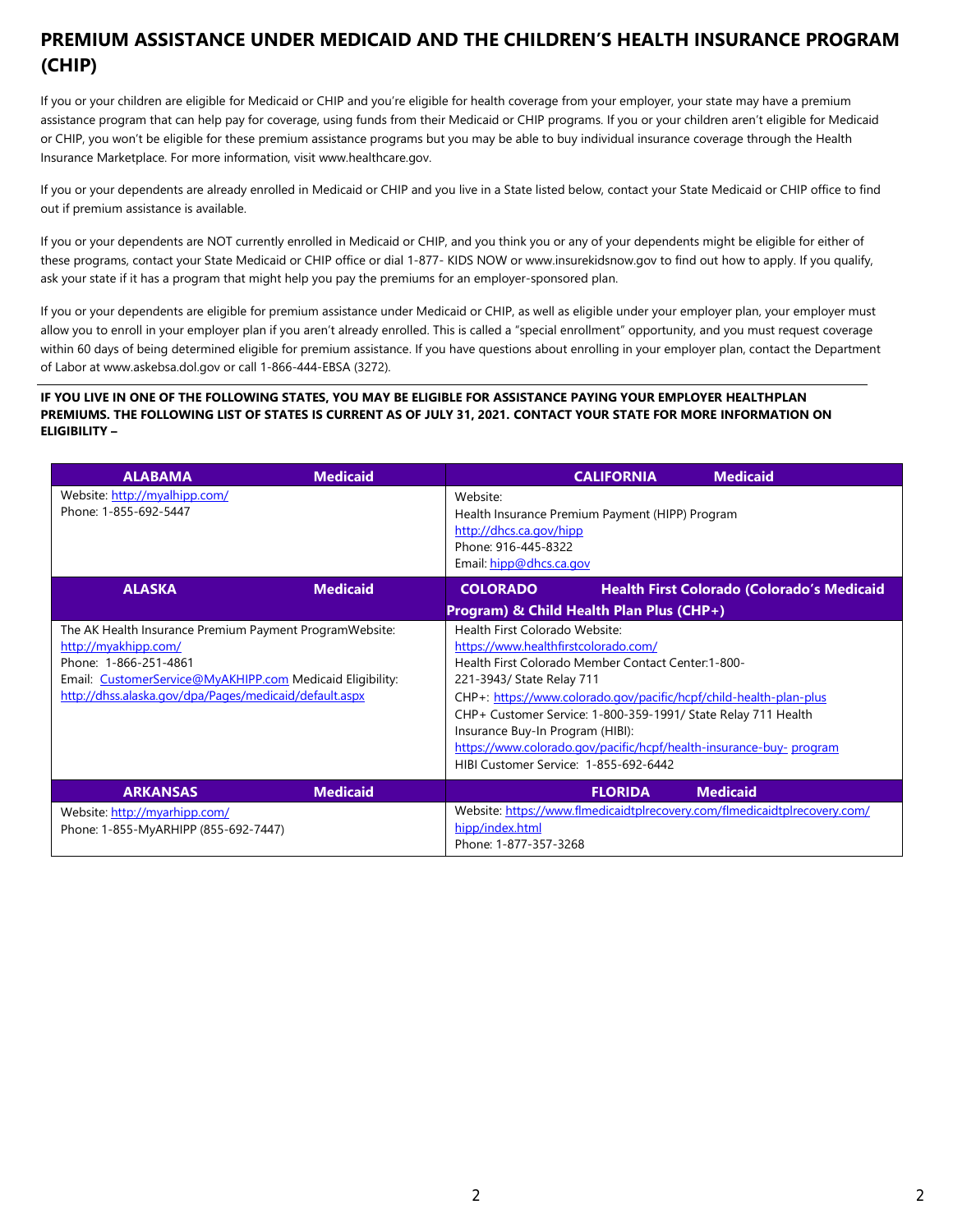| <b>GEORGIA</b>                                                                                     | <b>Medicaid</b>                  | <b>MASSACHUSETTS</b>                                                        | <b>Medicaid and CHIP</b> |
|----------------------------------------------------------------------------------------------------|----------------------------------|-----------------------------------------------------------------------------|--------------------------|
| Website: https://medicaid.georgia.gov/health-insurance-                                            |                                  | Website: https://www.mass.gov/info-details/masshealth-                      |                          |
| premium-payment-program-hipp                                                                       |                                  | premium-assistance-pa                                                       |                          |
| Phone: 678-564-1162 ext 2131                                                                       |                                  | Phone: 1-800-862-4840                                                       |                          |
| <b>INDIANA</b>                                                                                     | <b>Medicaid</b>                  | <b>MINNESOTA</b>                                                            | <b>Medicaid</b>          |
| Healthy Indiana Plan for low-income adults 19-64Website:                                           |                                  | Website:                                                                    |                          |
| http://www.in.gov/fssa/hip/                                                                        |                                  | https://mn.gov/dhs/people-we-serve/children-and-                            |                          |
| Phone: 1-877-438-4479                                                                              |                                  | families/health-care/health-care-programs/programs-and-                     |                          |
| All other Medicaid                                                                                 |                                  | services/other-insurance.jsp                                                |                          |
| Website: https://www.in.gov/medicaid/Phone<br>1-800-457-4584                                       |                                  | Phone: 1-800-657-3739                                                       |                          |
| <b>IOWA</b>                                                                                        | <b>Medicaid and CHIP (Hawki)</b> | <b>MISSOURI</b>                                                             | <b>Medicaid</b>          |
| Medicaid Website:                                                                                  |                                  | Website: http://www.dss.mo.gov/mhd/participants/pages/hipp.htm              |                          |
| https://dhs.iowa.gov/ime/membersMedicaid                                                           |                                  | Phone: 573-751-2005                                                         |                          |
| Phone: 1-800-338-8366 Hawki Website:                                                               |                                  |                                                                             |                          |
| http://dhs.iowa.gov/Hawki                                                                          |                                  |                                                                             |                          |
| Hawki Phone: 1-800-257-8563<br>HIPP Website: https://dhs.iowa.gov/ime/members/medicaid-a-to-z/hipp |                                  |                                                                             |                          |
| HIPP Phone: 1-888-346-9562                                                                         |                                  |                                                                             |                          |
| <b>KANSAS</b>                                                                                      | <b>Medicaid</b>                  | <b>MONTANA</b>                                                              | <b>Medicaid</b>          |
| Website: https://www.kancare.ks.gov/Phone:                                                         |                                  | Website: http://dphhs.mt.gov/MontanaHealthcarePrograms/HIPP                 |                          |
| 1-800-792-4884                                                                                     |                                  | Phone: 1-800-694-3084                                                       |                          |
| <b>KENTUCKY</b>                                                                                    | <b>Medicaid</b>                  | <b>NEBRASKA</b>                                                             | <b>Medicaid</b>          |
| Kentucky Integrated Health Insurance Premium Payment Program (KI-HIPP)                             |                                  | Website: http://www.ACCESSNebraska.ne.govPhone: 1-                          |                          |
| Website: https://chfs.ky.gov/agencies/dms/member/Pages/kihipp.aspx                                 |                                  | 855-632-7633                                                                |                          |
| Phone: 1-855-459-6328                                                                              |                                  | Lincoln: 402-473-7000                                                       |                          |
| Email: KIHIPP.PROGRAM@ky.gov                                                                       |                                  | Omaha: 402-595-1178                                                         |                          |
|                                                                                                    |                                  |                                                                             |                          |
|                                                                                                    |                                  |                                                                             |                          |
| KCHIP Website: https://kidshealth.ky.gov/Pages/index.aspx                                          |                                  |                                                                             |                          |
| Phone: 1-877-524-4718                                                                              |                                  |                                                                             |                          |
|                                                                                                    |                                  |                                                                             |                          |
| Kentucky Medicaid Website: https://chfs.ky.gov                                                     | <b>Medicaid</b>                  |                                                                             | <b>Medicaid</b>          |
| <b>LOUISIANA</b><br>Website: www.medicaid.la.gov or www.ldh.la.gov/lahipp Phone: 1-888-            |                                  | <b>NEVADA</b><br>Medicaid Website: http://dhcfp.nv.gov                      |                          |
| 342-6207 (Medicaid hotline) or 1-855-618-5488(LaHIPP)                                              |                                  | Medicaid Phone: 1-800-992-0900                                              |                          |
|                                                                                                    |                                  |                                                                             |                          |
| <b>MAINE</b><br>Enrollment Website:                                                                | <b>Medicaid</b>                  | <b>NEW HAMPSHIRE</b><br>Website: https://www.dhhs.nh.gov/oii/hipp.htmPhone: | <b>Medicaid</b>          |
| https://www.maine.gov/dhhs/ofi/applications-forms Phone:                                           |                                  | 603-271-5218                                                                |                          |
| 1-800-442-6003                                                                                     |                                  | Toll free number for the HIPP program: 1-800-852-3345, ext5218              |                          |
| TTY: Maine relay 711                                                                               |                                  |                                                                             |                          |
|                                                                                                    |                                  |                                                                             |                          |
| Private Health Insurance Premium Webpage:                                                          |                                  |                                                                             |                          |
| https://www.maine.gov/dhhs/ofi/applications-forms Phone:                                           |                                  |                                                                             |                          |
| $-800-977-6740.$                                                                                   |                                  |                                                                             |                          |
| TTY: Maine relay 711                                                                               |                                  |                                                                             |                          |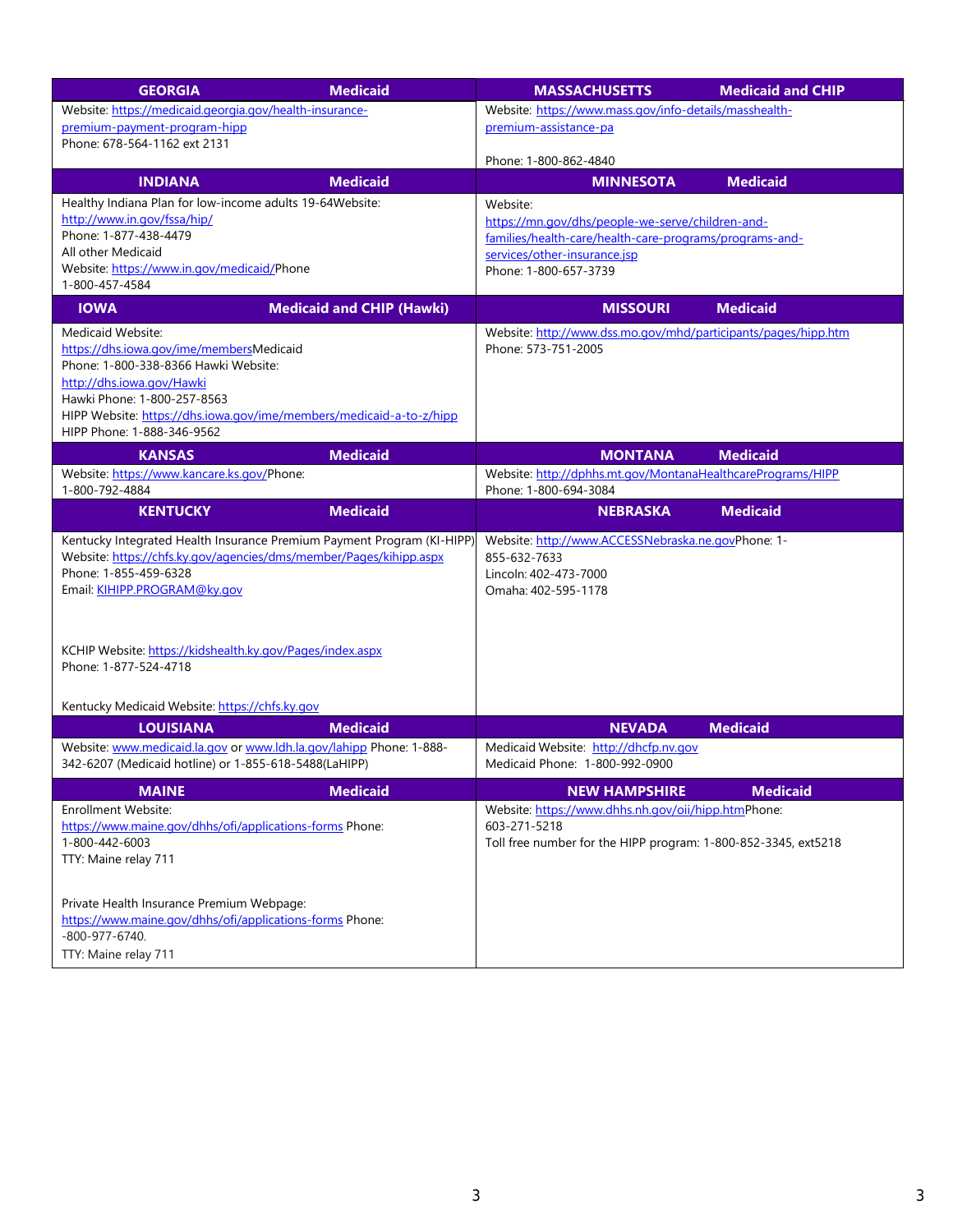| <b>NEW JERSEY</b>                                                    | <b>Medicaid and CHIP</b> | <b>SOUTH DAKOTA Medicaid</b>                                         |  |
|----------------------------------------------------------------------|--------------------------|----------------------------------------------------------------------|--|
| Medicaid Website:                                                    |                          | Website: http://dss.sd.gov                                           |  |
| http://www.state.nj.us/humanservices/                                |                          | Phone: 1-888-828-0059                                                |  |
| dmahs/clients/medicaid/                                              |                          |                                                                      |  |
| Medicaid Phone: 609-631-2392                                         |                          |                                                                      |  |
| CHIP Website: http://www.njfamilycare.org/index.htmlCHIP             |                          |                                                                      |  |
| Phone: 1-800-701-0710                                                |                          |                                                                      |  |
| <b>NEW YORK</b>                                                      | <b>Medicaid</b>          | <b>TEXAS</b><br><b>Medicaid</b>                                      |  |
| Website: https://www.health.ny.gov/health_care/medicaid/             |                          | Website: http://gethipptexas.com/                                    |  |
| Phone: 1-800-541-2831                                                |                          | Phone: 1-800-440-0493                                                |  |
| <b>NORTH CAROLINA</b>                                                | <b>Medicaid</b>          | <b>UTAH</b><br><b>Medicaid and CHIP</b>                              |  |
| Website: https://medicaid.ncdhhs.gov/                                |                          | Medicaid Website: https://medicaid.utah.gov/CHIP                     |  |
| Phone: 919-855-4100                                                  |                          | Website: http://health.utah.gov/chip                                 |  |
|                                                                      |                          | Phone: 1-877-543-7669                                                |  |
| <b>NORTH DAKOTA</b>                                                  | <b>Medicaid</b>          | <b>VERMONT Medicaid</b>                                              |  |
| Website: http://www.nd.gov/dhs/services/medicalserv/medicaid/        |                          | Website: http://www.greenmountaincare.org/Phone:                     |  |
| Phone: 1-844-854-4825                                                |                          | 1-800-250-8427                                                       |  |
| <b>OKLAHOMA</b>                                                      | <b>Medicaid and CHIP</b> | <b>VIRGINIA</b><br><b>Medicaid and CHIP</b>                          |  |
| Website: http://www.insureoklahoma.orgPhone:<br>1-888-365-3742       |                          | Website: https://www.coverva.org/en/famis-select                     |  |
|                                                                      |                          | https://www.coverva.org/en/hipp                                      |  |
|                                                                      |                          | Medicaid Phone: 1-800-432-5924                                       |  |
|                                                                      |                          | CHIP Phone:<br>1-800-432-5924                                        |  |
| <b>OREGON</b>                                                        | <b>Medicaid</b>          | <b>Medicaid</b><br><b>WASHINGTON</b>                                 |  |
| Website: http://healthcare.oregon.gov/Pages/index.aspx               |                          | Website: https://www.hca.wa.gov/                                     |  |
| http://www.oregonhealthcare.gov/index-es.html                        |                          | Phone: 1-800-562-3022                                                |  |
| Phone: 1-800-699-9075                                                |                          |                                                                      |  |
| <b>PENNSYLVANIA Medicaid</b>                                         |                          | <b>WEST VIRGINIA Medicaid</b>                                        |  |
| Website: https://www.dhs.pa.gov/providers/Providers/Pages/Medical/HI |                          | Website: http://mywvhipp.com/                                        |  |
| PP-Program.aspx                                                      |                          | Toll-free phone: 1-855-MyWVHIPP (1-855-699-8447)                     |  |
| Phone: 1-800-692-7462                                                |                          |                                                                      |  |
| <b>RHODE ISLAND</b>                                                  | <b>Medicaid and CHIP</b> | <b>WISCONSIN</b><br><b>Medicaid and CHIP</b>                         |  |
| Website: http://www.eohhs.ri.gov/ Phone: 1-                          |                          | Website:                                                             |  |
| 855-697-4347, or 401-462-0311                                        |                          | https://www.dhs.wisconsin.gov/badgercareplus/p-10095.htm             |  |
| (Direct RIte Share Line)                                             |                          | Phone: 1-800-362-3002                                                |  |
| <b>SOUTH CAROLINA</b>                                                | <b>Medicaid</b>          | <b>Medicaid</b><br><b>WYOMING</b>                                    |  |
| Website: https://www.scdhhs.gov                                      |                          | Website: https://health.wyo.gov/healthcarefin/medicaid/programs-and- |  |
| Phone: 1-888-549-0820                                                |                          | eligibility/                                                         |  |
|                                                                      |                          | Phone: 1-800-251-1269                                                |  |

To see if any other states have added a premium assistance program since July 31, 2021, or for more information on special enrollment rights, contact either:

[www.dol.gov/agencies/ebsa](http://www.dol.gov/agencies/ebsa) [www.cms.hhs.gov](http://www.cms.hhs.gov/)

U.S. Department of Labor U.S. Department of Health and Human Services Employee Benefits Security Administration **Centers for Medicare & Medicaid Services** 1-866-444-EBSA (3272) 1-877-267-2323, Menu Option 4, Ext. 61565

### **PAPERWORK REDUCTION ACT STATEMENT**

According to the Paperwork Reduction Act of 1995 (Pub. L. 104-13) (PRA), no persons are required to respond to a collection of information unless such collection displays a valid Office of Management and Budget (OMB) control number. The Department notes that a Federal agency cannot conduct or sponsor a collection of information unless it is approved by OMB under the PRA, and displays a currently valid OMB control number, and the public is not required to respond to a collection of information unless it displays a currently valid OMB control number. See 44 U.S.C. 3507. Also, notwithstanding any other provisions of law, no person shall be subject to penalty for failing to comply with a collection of information if the collection of information does not display a currently valid OMB control number. See 44 U.S.C. 3512.

The public reporting burden for this collection of information is estimated to average approximately seven minutes per respondent. Interested parties are encouraged to send comments regarding the burden estimate or any other aspect of this collection of information, including suggestions for reducing this burden, to the U.S. Department of Labor, Employee Benefits Security Administration, Office of Policy and Research, Attention: PRA Clearance Officer, 200 Constitution Avenue, N.W., Room N-5718, Washington, DC 20210 or email [ebsa.opr@dol.gov a](mailto:ebsa.opr@dol.gov)nd reference the OMB Control Number 1210-0137.

OMB Control Number 1210-0137 (expires 1/31/2023)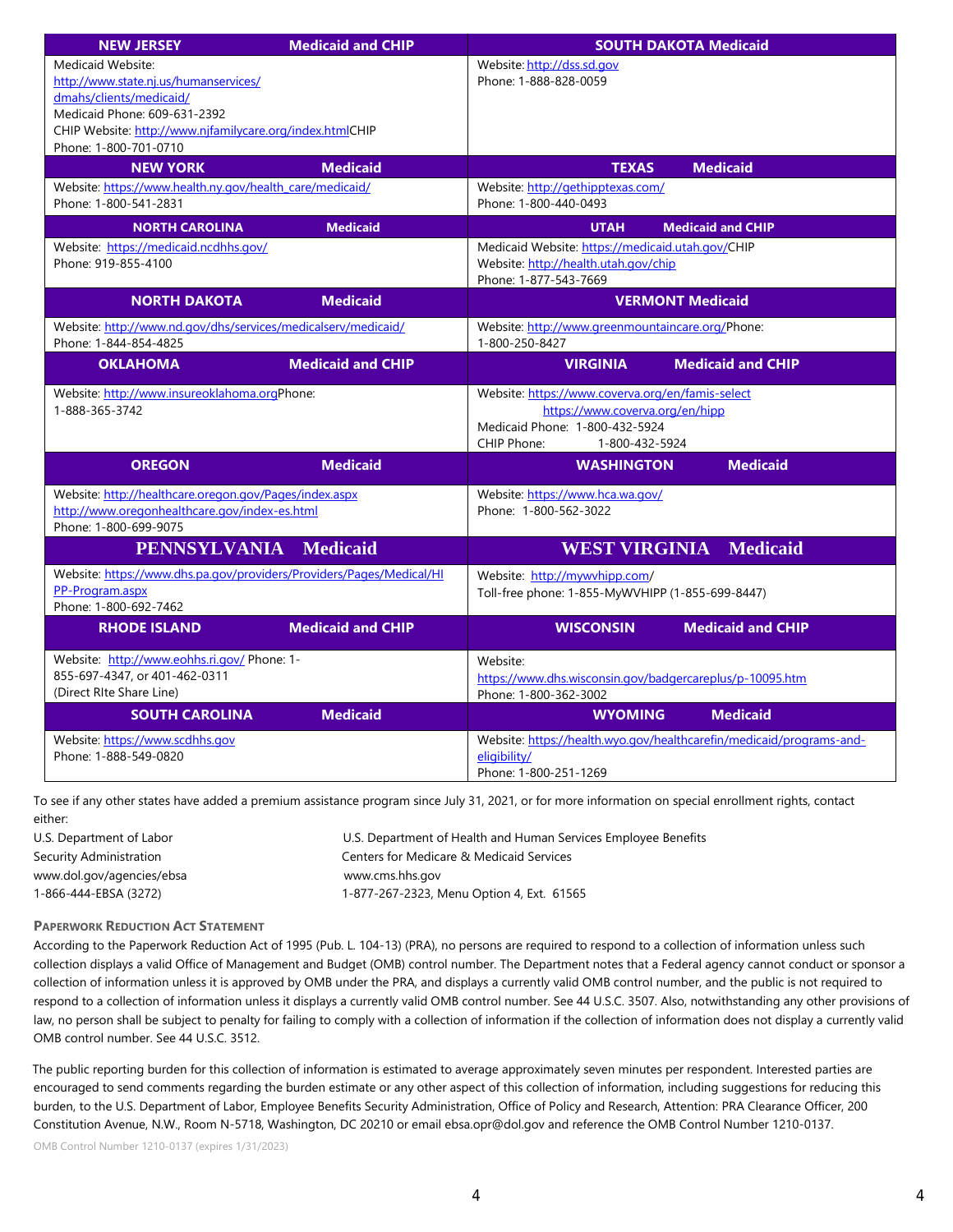# **HEALTH INSURANCE MARKETPLACE COVERAGE OPTIONS AND YOUR HEALTH COVERAGE**

### **PART A: GENERAL INFORMATION**

Since key parts of the health care law took effect in 2014, there is another way to buy health insurance: the Health Insurance Marketplace. To assist you as you evaluate options for you and your family, this notice provides some basic information about the Marketplace and employment-based health coverage offered by your employer.

### *What is the Health Insurance Marketplace?*

The Marketplace is designed to help you find health insurance that meets your needs and fits your budget. The Marketplace offers "one-stop shopping" to find and compare private health insurance options. You may also be eligible for a tax credit that lowers your monthly premium right away. Typically, you can enroll in a Marketplace health plan during the Marketplace's annual Open Enrollment period or if you experience a qualifying life event.

### *Can I Save Money on my Health Insurance Premiums in the Marketplace?*

You may qualify to save money and lower your monthly premium, but only if your employer does not offer coverage, or offers coverage that doesn't meet certain standards. The savings on your premium that you're eligible for depends on your household income.

### *Does Employer Health Coverage Affect Eligibility for Premium Savings through the Marketplace?*

Yes. If you have an offer of health coverage from your employer that meets certain standards, you will not be eligible for a tax credit through the Marketplace and may wish to enroll in your employer's health plan. However, you may be eligible for a tax credit that lowers your monthly premium or a reduction in certain cost-sharing if your employer does not offer coverage to you at all or does not offer coverage that meets certain standards. If the cost of a plan from your employer that would cover you (and not any other members of your family) is more than 9.61% of your household income for the year, or if the coverage your employer provides does not meet the "minimum value" standard set by the Affordable Care Act, you may be eligible for a tax credit.

Note: If you purchase a health plan through the Marketplace instead of accepting health coverage offered by your employer, then you may lose the employer contribution (if any) to the employer-offered coverage. Also, this employer contribution — as well as your employee contribution to employer-offered coverage — is often excluded from income for Federal and State income tax purposes. Your payments for coverage through the Marketplace are made on an after-tax basis.

### *How Can I Get More Information?*

For more information about your coverage offered by your employer, please check your summary plan description or contact your Benefits Coordinator at (309) 524-2067.

The Marketplace can help you evaluate your coverage options, including your eligibility for coverage through the Marketplace and its cost. Please visit [HealthCare.gov](http://www.healthcare.gov/) for more information, including an online application for health insurance coverage and contact information for a Health Insurance Marketplace in your area.

# **CITY OF MOLINE NOTICE OF PRIVACY PRACTICES**

*This notice describes how medical information about you may be used and disclosed, and how you can get access to this information. Please review it carefully.*

### **OUR COMPANY'S PLEDGE TO YOU**

This notice is intended to inform you of the privacy practices followed by the City of Moline Group Health Benefit Plan (the Plan) and the Plan's legal obligations regarding your protected health information under the Health Insurance Portability and Accountability Act of 1996 (HIPAA). The notice also explains the privacy rights you and your family members have as participants of the Plan.*.*

The Plan often needs access to your protected health information in order to provide payment for health services and perform plan administrative functions. We want to assure the participants covered under the Plan that we comply with federal privacy laws and respect your right to privacy. The City of Moline requires all members of our workforce and third parties that are provided access to protected health information to comply with the privacy practices outlined below.

### *Protected Health Information*

Your protected health information is protected by the HIPAA Privacy Rule. Generally, protected health information is information that identifies an individual created or received by a health care provider, health plan or an employer on behalf of a group health plan that relates to physical or mental health conditions, provision of health care, or payment for health care, whether past, present or future.

### *How We May Use Your Protected Health Information*

Under the HIPAA Privacy Rule, we may use or disclose your protected health information for certain purposes without your permission. This section describes the ways we can use and disclose your protected health information.

*Payment.* We use or disclose your protected health information without your written authorization in order to determine eligibility for benefits, seek reimbursement from a third party, or coordinate benefits with another health plan under which you are covered. For example, a health care provider that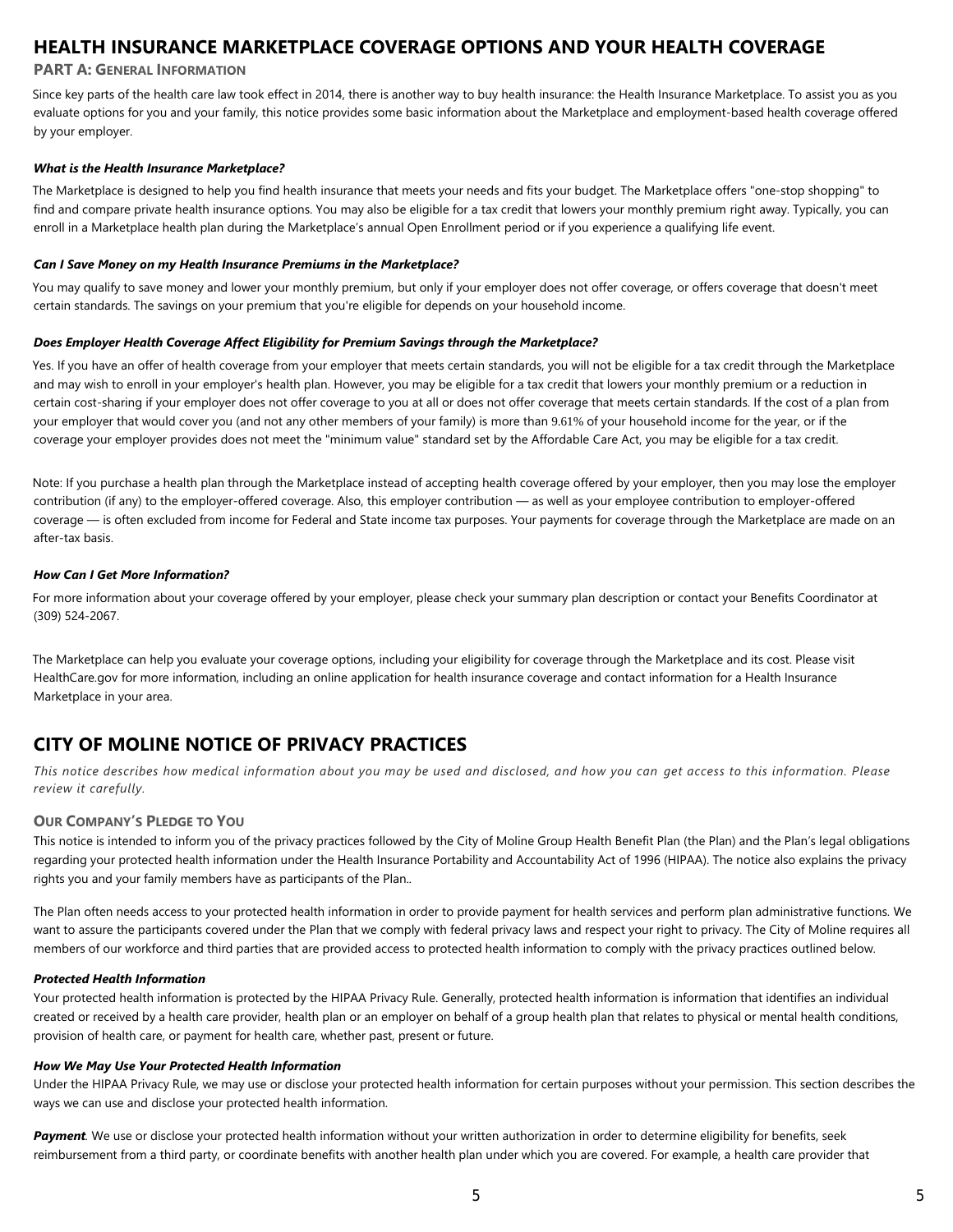provided treatment to you will provide us with your health information. We use that information in order to determine whether those services are eligible for payment under our group health plan.

*Health Care Operations.* We use and disclose your protected health information in order to perform plan administration functions such as quality assurance activities, resolution of internal grievances, and evaluating plan performance. For example, we review claims experience in order to understand participant utilization and to make plan design changes that are intended to control health care costs.

However, we are prohibited from using or disclosing protected health information that is genetic information for our underwriting purposes.

*Treatment***.** Although the law allows use and disclosure of your protected health information for purposes of treatment, as a health plan we generally do not need to disclose your information for treatment purposes. Your physician or health care provider is required to provide you with an explanation of how they use and share your health information for purposes of treatment, payment, and health care operations.

As permitted or Required by Law. We may also use or disclose your protected health information without your written authorization for other reasons as *permitted* by law. We are *permitted* by law to share information, subject to certain requirements, in order to communicate information on health-related benefits or services that may be of interest to you, respond to a court order, or provide information to further public health activities (e.g., preventing the spread of disease) without your written authorization. We are also permitted to share protected health information during a corporate restructuring such as a merger, sale, or acquisition. We will also disclose health information about you when *required* by law, for example, in order to prevent serious harm to you or others.

*Pursuant to Your Authorization*. When required by law, we will ask for your written authorization before using or disclosing your protected health information. Uses and disclosures not described in this notice will only be made with your written authorization. Subject to some limited exceptions, your written authorization is required for the sale of protected health information and for the use or disclosure of protected health information for marketing purposes. If you choose to sign an authorization to disclose information, you can later revoke that authorization to prevent any future uses or disclosures.

*To Business Associates.* We may enter into contracts with entities known as Business Associates that provide services to or perform functions on behalf of the Plan. We may disclose protected health information to Business Associates once they have agreed in writing to safeguard the protected health information. For example, we may disclose your protected health information to a Business Associate to administer claims. Business Associates are also required by law to protect protected health information.

*To the Plan Sponsor.* We may disclose protected health information to certain employees of the City of Moline for the purpose of administering the Plan. These employees will use or disclose the protected health information only as necessary to perform plan administration functions or as otherwise required by HIPAA, unless you have authorized additional disclosures. Your protected health information cannot be used for employment purposes without your specific authorization.

### *Your Rights*

**Right to Inspect and Copy.** In most cases, you have the right to inspect and copy the protected health information we maintain about you. If you request copies, we will charge you a reasonable fee to cover the costs of copying, mailing, or other expenses associated with your request. Your request to inspect or review your health information must be submitted in writing to the person listed below. In some circumstances, we may deny your request to inspect and copy your health information. To the extent your information is held in an electronic health record, you may be able to receive the information in an electronic format.

*Right to Amend*. If you believe that information within your records is incorrect or if important information is missing, you have the right to request that we correct the existing information or add the missing information. Your request to amend your health information must be submitted in writing to the person listed below. In some circumstances, we may deny your request to amend your health information. If we deny your request, you may file a statement of disagreement with us for inclusion in any future disclosures of the disputed information.

*Right to an Accounting of Disclosures.* You have the right to receive an accounting of certain disclosures of your protected health information. The accounting will not include disclosures that were made (1) for purposes of treatment, payment or health care operations; (2) to you; (3) pursuant to your authorization; (4) to your friends or family in your presence or because of an emergency; (5) for national security purposes; or (6) incidental to otherwise permissible disclosures.

Your request for an accounting must be submitted in writing to the person listed below. You may request an accounting of disclosures made within the last six years. You may request one accounting free of charge within a 12-month period.

*Right to Request Restrictions.* You have the right to request that we not use or disclose information for treatment, payment, or other administrative purposes except when specifically authorized by you, when required by law, or in emergency circumstances. You also have the right to request that we limit the protected health information that we disclose to someone involved in your care or the payment for your care, such as a family member or friend. Your request for restrictions must be submitted in writing to the person listed below. We will consider your request, but in most cases are not legally obligated to agree to those restrictions.

*Right to Request Confidential Communications.* You have the right to receive confidential communications containing your health information. Your request for restrictions must be submitted in writing to the person listed below. We are required to accommodate reasonable requests. For example, you may ask that we contact you at your place of employment or send communications regarding treatment to an alternate address.

*Right to be Notified of a Breach.* You have the right to be notified in the event that we (or one of our Business Associates) discover a breach of your unsecured protected health information. Notice of any such breach will be made in accordance with federal requirements.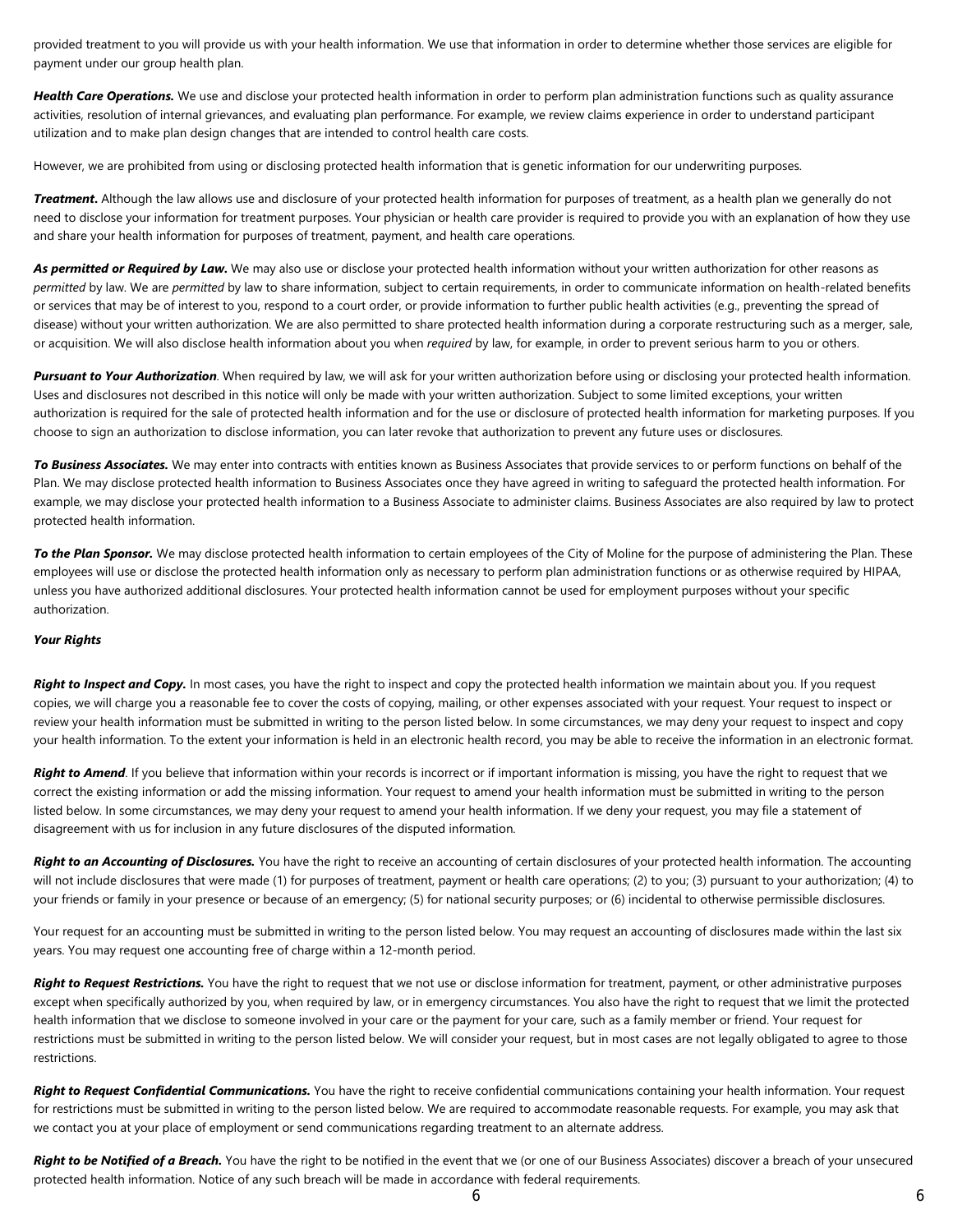Right to Receive a Paper Copy of this Notice. If you have agreed to accept this notice electronically, you also have a right to obtain a paper copy of this notice from us upon request. To obtain a paper copy of this notice, please contact the person listed below.

### *Our Legal Responsibilities*

We are required by law to maintain the privacy of your protected health information, provide you with this notice about our legal duties and privacy practices with respect to protected health information and notify affected individuals following a breach of unsecured protected health information.

We may change our policies at any time and reserve the right to make the change effective for all protective health information that we maintain. In the event that we make a significant change in our policies, we will provide you with a revised copy of this notice. You can also request a copy of our notice at any time. For more information about our privacy practices, contact the person listed below.

If you have any questions or complaints, please contact: *City of Moline, Benefits Coordinator, 619 16th Street, Moline, IL 61265, (309) 524-2067*

### *Complaints*

If you are concerned that we have violated your privacy rights, or you disagree with a decision we made about access to your records, you may contact the person listed above. You also may send a written complaint to the U.S. Department of Health and Human Services — Office of Civil Rights. The person listed above can provide you with the appropriate address upon request or you may visit **[www.hhs.gov/ocr](http://www.hhs.gov/ocr)** for further information. You will not be penalized or retaliated against for filing a complaint with the Office of Civil Rights or with us.

# **IMPORTANT NOTICE FROM THE CITY OF MOLINE ABOUT YOUR PRESCRIPTION DRUG COVERAGE AND MEDICARE**

Please read this notice carefully and keep it where you can find it. This notice has information about your current prescription drug coverage with the City of Moline and about your options under Medicare's prescription drug coverage. This information can help you decide whether or not you want to join a Medicare drug plan. If you are considering joining, you should compare your current coverage, including which drugs are covered at what cost, with the coverage and costs of the plans offering Medicare prescription drug coverage in your area. Information about where you can get help to make decisions about your prescription drug coverage is at the end of this notice.

### **There are two important things you need to know about your current coverage and Medicare's prescription drug coverage:**

- **1. Medicare prescription drug coverage became available in 2006 to everyone with Medicare. You can get this coverage if you join a Medicare Prescription Drug Plan or join a Medicare Advantage Plan (like an HMO or PPO) that offers prescription drug coverage. All Medicare drug plans provide at least a standard level of coverage set by Medicare. Some plans may also offer more coverage for a higher monthly premium.**
- **2. The City of Moline has determined that the prescription drug coverage offered by The City of Moline plan is, on average for all plan participants, expected to pay out as much as standard Medicare prescription drug coverage pays and is therefore considered Creditable Coverage. Because your existing coverage is Creditable Coverage, you can keep this coverage and not pay a higher premium (a penalty) if you later decide to join a Medicare drug plan.**

### **When Can You Join A Medicare Drug Plan?**

You can join a Medicare drug plan when you first become eligible for Medicare and each year from October 15th to December 7th.

However, if you lose your current creditable prescription drug coverage, through no fault of your own, you will also be eligible for a two (2) month Special Enrollment Period (SEP) to join a Medicare drug plan.

### **What Happens To Your Current Coverage If You Decide to Join A Medicare Drug Plan?**

If you decide to join a Medicare drug plan, your current City of Moline coverage may be affected. If you do decide to join a Medicare drug plan and drop your current City of Moline coverage, be aware that you and your dependents may not be able to get this coverage back.

### **When Will You Pay A Higher Premium (Penalty) To Join A Medicare Drug Plan?**

You should also know that if you drop or lose your current coverage with the City of Moline and don't join a Medicare drug plan within 63 continuous days after your current coverage ends, you may pay a higher premium (a penalty) to join a Medicare drug plan later.

If you go 63 continuous days or longer without creditable prescription drug coverage, your monthly premium may go up by at least 1% of the Medicare base beneficiary premium per month for every month that you did not have that coverage. For example, if you go nineteen months without creditable coverage, your premium may consistently be at least 19% higher than the Medicare base beneficiary premium. You may have to pay this higher premium (a penalty) as long as you have Medicare prescription drug coverage. In addition, you may have to wait until the following October to join.

### **For More Information About This Notice Or Your Current Prescription Drug Coverage…**

Contact the person listed below for further information. **NOTE:** You'll get this notice each year. You will also get it before the next period you can join a Medicare drug plan, and if this coverage through the City of Moline changes. You also may request a copy of this notice at any time.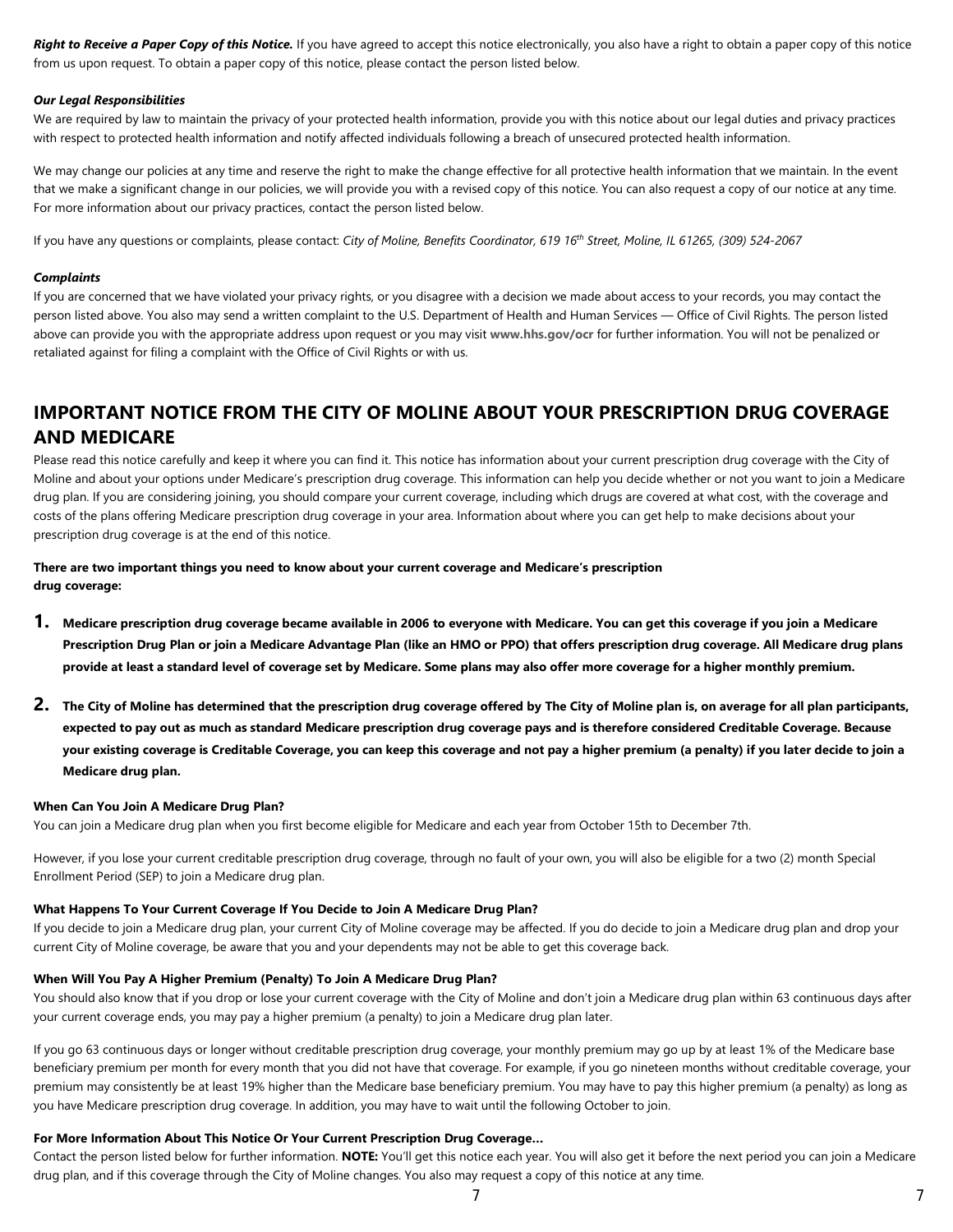### **For More Information About Your Options Under Medicare Prescription Drug Coverage…**

More detailed information about Medicare plans that offer prescription drug coverage is in the "Medicare & You" handbook. You'll get a copy of the handbook in the mail every year from Medicare. You may also be contacted directly by Medicare drug plans.

For more information about Medicare Prescription drug coverage:

- Visit **[www.medicare.gov](http://www.medicare.gov/)**.
- Call your State Health Insurance Assistance Program (see the inside back cover of your copy of "Medicare & You" handbook for their telephone number) for personalized help
- Call 1-800-MEDICARE (1-800-633-4227). TTY users should call 1-877-486-2048.

If you have limited income and resources, extra help paying for Medicare prescription drug coverage is available. For information about this extra help, visit Social Security on the web at **www.socialsecurity.gov**, or call them at 1-800-772-1213 (TTY 1-800-325-0778).

**Remember:** Keep this creditable coverage notice. If you decide to join one of the Medicare drug plans, you may be required to provide a copy of this notice when you join to show whether or not you have maintained creditable coverage and, therefore, whether or not you are required to pay a higher premium (a penalty).

Date: 11/1/2021 Name of Entity/Sender: City of Moline Contact/Office: Ashley Kilker Address: 619 16<sup>th</sup> Street, Moline, IL 61264 Phone Number: (309) 524-2067

# **COBRA RIGHTS NOTICE**

You're getting this notice because you recently gained coverage under a group health plan (the Plan). This notice has important information about your right to COBRA continuation coverage, which is a temporary extension of coverage under the Plan. **This notice explains COBRA continuation coverage, when it may become available to you and your family, and what you need to do to protect your right to get it.** When you become eligible for COBRA, you may also become eligible for other coverage options that may cost less than COBRA continuation coverage.

The right to COBRA continuation coverage was created by a federal law, the Consolidated Omnibus Budget Reconciliation Act of 1985 (COBRA). COBRA continuation coverage can become available to you and other members of your family when group health coverage would otherwise end. For more information about your rights and obligations under the Plan and under federal law, you should review the Plan's Summary Plan Description or contact the Plan Administrator.

You may have other options available to you when you lose group health coverage. For example, you may be eligible to buy an individual plan through the Health Insurance Marketplace. By enrolling in coverage through the Marketplace, you may qualify for lower costs on your monthly premiums and lower out-ofpocket costs. Additionally, you may qualify for a 30-day special enrollment period for another group health plan for which you are eligible (such as a spouse's plan), even if that plan generally doesn't accept late enrollees.

### **WHAT IS COBRA CONTINUATION COVERAGE?**

COBRA continuation coverage is a continuation of Plan coverage when it would otherwise end because of a life event. This is also called a "qualifying event." Specific qualifying events are listed later in this notice. After a qualifying event, COBRA continuation coverage must be offered to each person who is a "qualified beneficiary." You, your spouse, and your dependent children could become qualified beneficiaries if coverage under the Plan is lost because of the qualifying event. Under the Plan, qualified beneficiaries who elect COBRA continuation coverage must pay for COBRA continuation coverage.

If you're an employee, you'll become a qualified beneficiary if you lose your coverage under the Plan because of the following qualifying events:

- Your hours of employment are reduced; or
- Your employment ends for any reason other than your gross misconduct.

If you're the spouse of an employee, you'll become a qualified beneficiary if you lose your coverage under the Plan because of the following qualifying events:

- Your spouse dies;
- Your spouse's hours of employment are reduced;
- Your spouse's employment ends for any reason other than his or her gross misconduct;
- Your spouse becomes entitled to Medicare benefits (under Part A, Part B, or both); or
- You become divorced or legally separated from your spouse.

Your dependent children will become qualified beneficiaries if they lose coverage under the Plan because of the following qualifying events:

- The parent-employee dies;
- The parent-employee's hours of employment are reduced;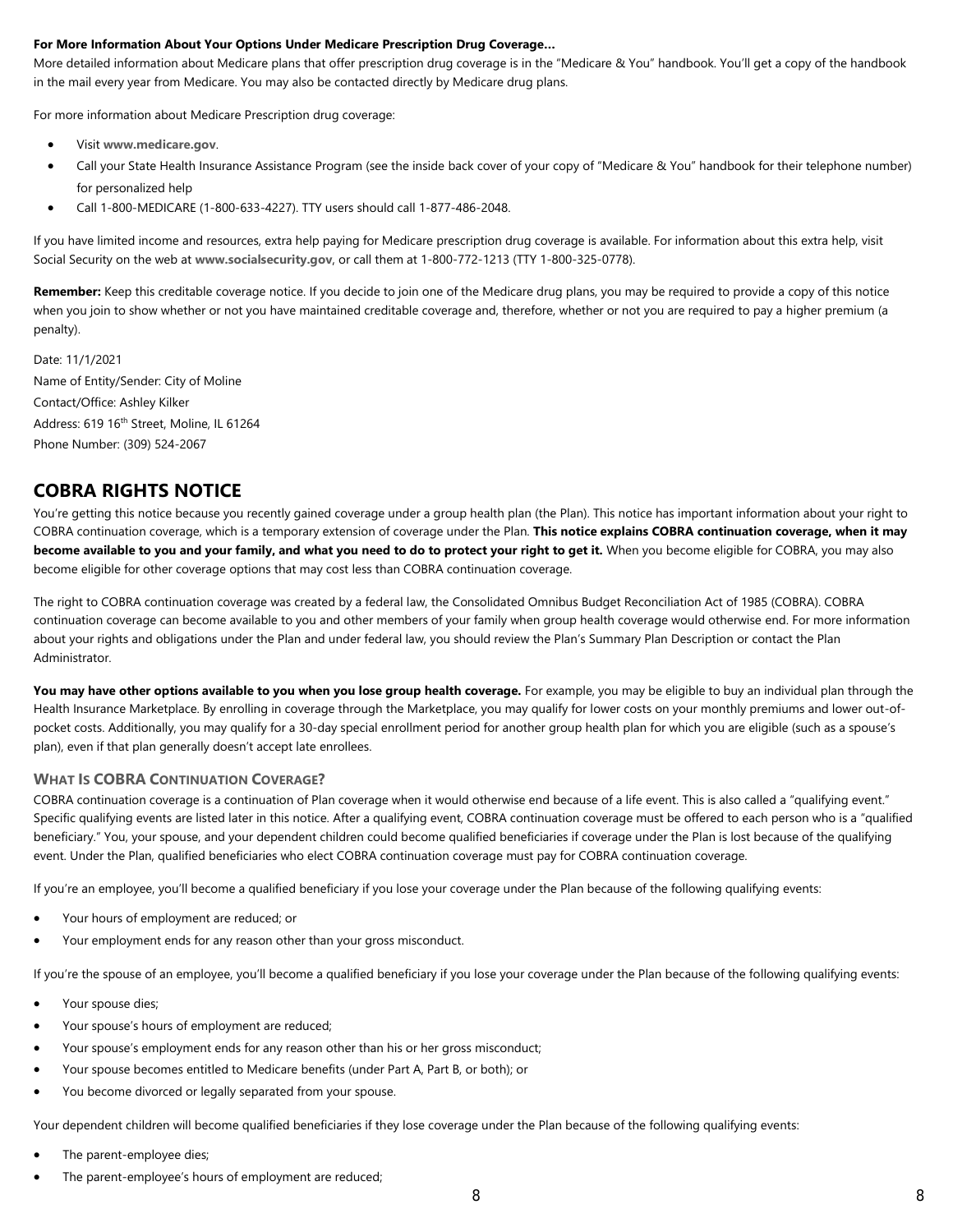- The parent-employee's employment ends for any reason other than his or her gross misconduct;
- The parent-employee becomes entitled to Medicare benefits (Part A, Part B, or both);
- The parents become divorced or legally separated; or
- The child stops being eligible for coverage under the Plan as a "dependent child."

Sometimes, filing a proceeding in bankruptcy under title 11 of the United States Code can be a qualifying event. If a proceeding in bankruptcy is filed with respect to the City of Moline, and that bankruptcy results in the loss of coverage of any retired employee covered under the Plan, the retired employee will become a qualified beneficiary. The retired employee's spouse, surviving spouse, and dependent children will also become qualified beneficiaries if bankruptcy results in the loss of their coverage under the Plan.

### *When Is COBRA Coverage Available?*

The Plan will offer COBRA continuation coverage to qualified beneficiaries only after the Plan Administrator has been notified that a qualifying event has occurred. The employer must notify the Plan Administrator of the following qualifying events:

- The end of employment or reduction of hours of employment;
- Death of the employee;
- Commencement of a proceeding in bankruptcy with respect to the employer; or
- The employee's becoming entitled to Medicare benefits (under Part A, Part B, or both).

**For all other qualifying events (divorce or legal separation of the employee and spouse or a dependent child's losing eligibility for coverage as a dependent child), you must notify the Plan Administrator within 60 days after the qualifying event occurs. You must provide this notice to: City of Moline.**

### **HOW IS COBRA CONTINUATION COVERAGE PROVIDED?**

Once the Plan Administrator receives notice that a qualifying event has occurred, COBRA continuation coverage will be offered to each of the qualified beneficiaries. Each qualified beneficiary will have an independent right to elect COBRA continuation coverage. Covered employees may elect COBRA continuation coverage on behalf of their spouses, and parents may elect COBRA continuation coverage on behalf of their children.

COBRA continuation coverage is a temporary continuation of coverage that generally lasts for 18 months due to employment termination or reduction of hours of work. Certain qualifying events, or a second qualifying event during the initial period of coverage, may permit a beneficiary to receive a maximum of 36 months of coverage.

There are also ways in which this 18-month period of COBRA continuation coverage can be extended:

### *Disability Extension of 18-Month Period of Continuation Coverage*

If you or anyone in your family covered under the Plan is determined by Social Security to be disabled and you notify the Plan Administrator in a timely fashion, you and your entire family may be entitled to get up to an additional 11 months of COBRA continuation coverage, for a maximum of 29 months. The disability would have to have started at some time before the 60th day of COBRA continuation coverage and must last at least until the end of the 18-month period of COBRA continuation coverage.

### *Second Qualifying Event Extension of 18-Month Period of Continuation Coverage*

If your family experiences another qualifying event during the 18 months of COBRA continuation coverage, the spouse and dependent children in your family can get up to 18 additional months of COBRA continuation coverage, for a maximum of 36 months, if the Plan is properly notified about the second qualifying event. This extension may be available to the spouse and any dependent children getting COBRA continuation coverage if the employee or former employee dies; becomes entitled to Medicare benefits (under Part A, Part B, or both); gets divorced or legally separated; or if the dependent child stops being eligible under the Plan as a dependent child. This extension is only available if the second qualifying event would have caused the spouse or dependent child to lose coverage under the Plan had the first qualifying event not occurred.

### **ARE THERE OTHER COVERAGE OPTIONS BESIDES COBRA CONTINUATION COVERAGE?**

Yes. Instead of enrolling in COBRA continuation coverage, there may be other coverage options for you and your family through the Health Insurance Marketplace, Medicaid, or other group health plan coverage options (such as a spouse's plan) through what is called a "special enrollment period." Some of these options may cost less than COBRA continuation coverage. You can learn more about many of these options at **[www.healthcare.gov](http://www.healthcare.gov/)**.

### CAN I ENROLL IN MEDICARE INSTEAD OF COBRA CONTINUATION COVERAGE AFTER MY GROUP HEALTH PLAN COVERAGE ENDS?

In general, if you don't enroll in Medicare Part A or B when you are first eligible because you are still employed, after the Medicare initial enrollment period, you have an 8-month special enrollment period<sup>1</sup> to sign up for Medicare Part A or B, beginning the earlier of:

- The month after your employment ends; or
- The month after group health plan coverage based on current employment ends.

If you don't enroll in Medicare and elect COBRA continuation coverage instead, you may have to pay a Part B late enrollment penalty and you may have a gap in coverage if you decide you want Part B later. If you elect COBRA continuation coverage and later enroll in Medicare Part A or B before the COBRA continuation coverage ends, the Plan may terminate your continuation coverage. However, if Medicare Part A or B is effective on or before the date of the COBRA election,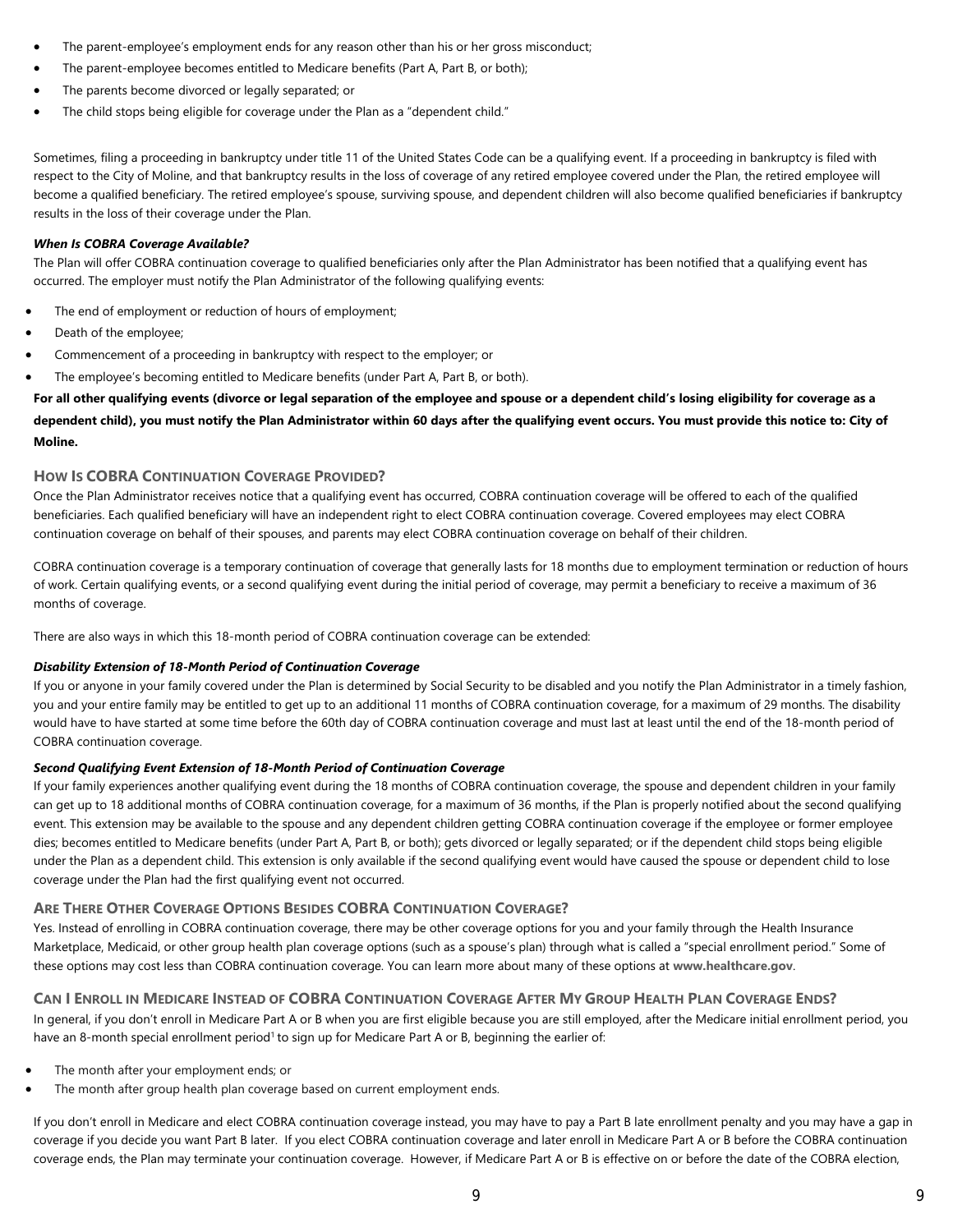COBRA coverage may not be discontinued on account of Medicare entitlement, even if you enroll in the other part of Medicare after the date of the election of COBRA coverage.

If you are enrolled in both COBRA continuation coverage and Medicare, Medicare will generally pay first (primary payer) and COBRA continuation coverage will pay second. Certain plans may pay as if secondary to Medicare, even if you are not enrolled in Medicare.

For more information visit **<https://www.medicare.gov/medicare-and-you>**.

<sup>1</sup>https://www.medicare.gov/sign-up-change-plans/how-do-i-get-parts-a-b/part-a-part-b-sign-up-periods.

### **IF YOU HAVE QUESTIONS**

Questions concerning your Plan or your COBRA continuation coverage rights should be addressed to the contact or contacts identified below. For more information about your rights under the Employee Retirement Income Security Act (ERISA), including COBRA, the Patient Protection and Affordable Care Act, and other laws affecting group health plans, contact the nearest Regional or District Office of the U.S. Department of Labor's Employee Benefits Security Administration (EBSA) in your area or visit **[www.dol.gov/ebsa](http://www.dol.gov/ebsa)**. (Addresses and phone numbers of Regional and District EBSA Offices are available through EBSA's website.) For more information about the Marketplace, visit **[www.HealthCare.gov](http://www.healthcare.gov/)**.

### **KEEP YOUR PLAN INFORMED OF ADDRESS CHANGES**

To protect your family's rights, let the Plan Administrator know about any changes in the addresses of family members. You should also keep a copy, for your records, of any notices you send to the Plan Administrator.

### **PLAN CONTACT INFORMATION**

Name of Entity/Sender: City of Moline, Benefits Coordinator Contact/Office: 619 16<sup>th</sup> Street, Moline, IL 61265 Phone Number: (309) 524-2067

# **OTHER NOTICES**

### **NOTICE OF "GRANDFATHERED HEALTH PLAN" STATUS**

This group health plan believes this plan is a "grandfathered health plan" under the Patient Protection and Affordable Care Act (the Affordable Care Act). As permitted by the Affordable Care Act, a grandfathered health plan can preserve certain basic health coverage that was already in effect when that law was enacted. Being a grandfathered health plan means that your plan may not include certain consumer protections of the Affordable Care Act that apply to other plans, for example, the requirement for the provision of preventive health services without any cost sharing. However, grandfathered health plans must comply with certain other consumer protections in the Affordable Care Act, for example, the elimination of lifetime limits on benefits.

Questions regarding which protections apply and which protections do not apply to a grandfathered health plan and what might cause a plan to change from grandfathered health plan status can be directed to the Plan Administrator at (309) 524-2067. You may also contact the Employee Benefits Security Administration, U.S. Department of Labor at 1-866-444-3272, or **[www.dol.gov/ebsa/healthreform](https://www.dol.gov/agencies/ebsa/laws-and-regulations/laws/affordable-care-act/for-employers-and-advisers)**. This website has a table summarizing which protections do and do not apply to grandfathered health plans. You may also contact the U.S. Department of Health and Human Services at **[www.hhs.gov](https://www.hhs.gov/)**.

### **60-DAY SPECIAL ENROLLMENT PERIOD**

In addition to the qualifying events listed in the enrollment guide and/or this document, you and your dependents will have a special 60-day period to elect or discontinue coverage if:

- You or your dependent's Medicaid or Children's Health Insurance Program (CHIP) coverage is terminated as a result of loss of eligibility; or
- You or your dependent becomes eligible for a premium assistance subsidy under Medicaid or CHIP.

### **NOTICE OF SPECIAL ENROLLMENT RIGHTS**

If you decline enrollment in medical coverage for yourself or your dependents (including your spouse) because of other health insurance coverage, you may be able to enroll yourself or your dependents in the City of Moline medical coverage if you or your dependents lose eligibility for that other coverage (or if the employer stops contributing toward your or your dependents' other coverage). However, you must request enrollment no more than 30 days after your or your dependent's other coverage ends (or after the employer stops contributing to the other coverage). In addition, if you have a new dependent as a result of marriage, birth, adoption or placement for adoption, you can enroll yourself and your dependents in the City of Moline medical coverage as long as you request enrollment by contacting the benefits coordinator no more than 30 days after the marriage, birth, adoption or placement for adoption. For more information, contact City of Moline Benefits Coordinator at (309) 524-2067.

### **NEWBORN & MOTHERS HEALTH PROTECTION NOTICE**

For maternity hospital stays, in accordance with federal law, the Plan does not restrict benefits, for any hospital length of stay in connection with childbirth for the mother or newborn child, to less than 48 hours following a vaginal delivery or less than 96 hours following a Cesarean delivery.

However, federal law generally does not prevent the mother's or newborn's attending care provider, after consulting with the mother, from discharging the mother or her newborn earlier than 48 hours (or 96 hours, as applicable). The plan cannot require a provider to prescribe a length of stay any shorter than 48 hours (or 96 hours following a Cesarean delivery).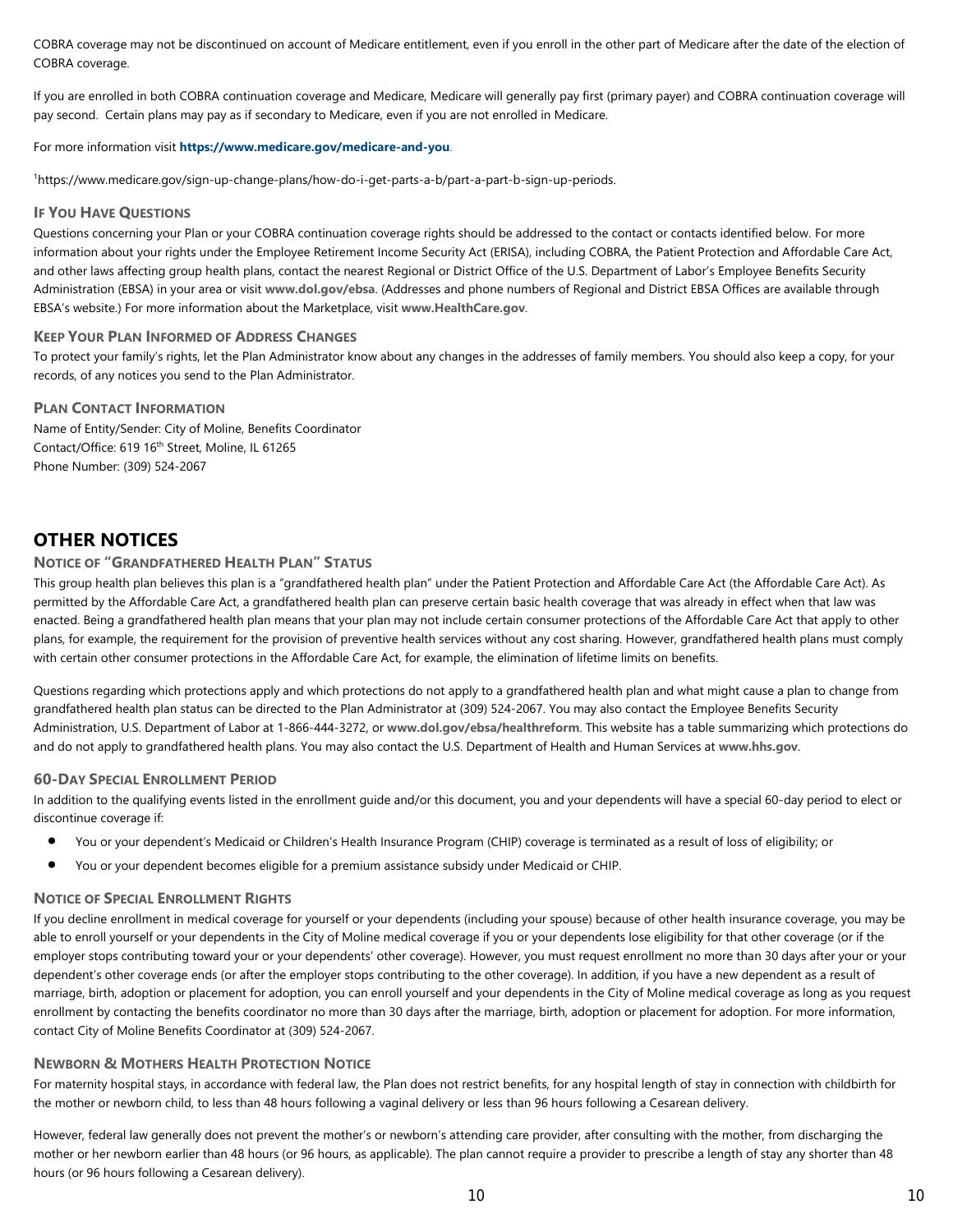### **WOMEN'S HEALTH AND CANCER RIGHTS ACT OF 1998**

If you have had or are going to have a mastectomy, you may be entitled to certain benefits under the Women's Health and Cancer Rights Act of 1998 (WHCRA). For individuals receiving mastectomy-related benefits, coverage will be provided in a manner determined in consultations with the attending physician and the patient, for:

- All states of reconstruction of the breast on which the mastectomy was performed
- Surgery and reconstruction of the other breast to produce a symmetrical appearance
- **Prostheses**
- Treatment of physical complications of the mastectomy, including lymphedema

These benefits will be provided subject to the same deductibles, copays and coinsurance applicable to other medical and surgical benefits provided under your medical plan. For more information on WHCRA benefits, contact the City of Moline or your medical plan administrator.